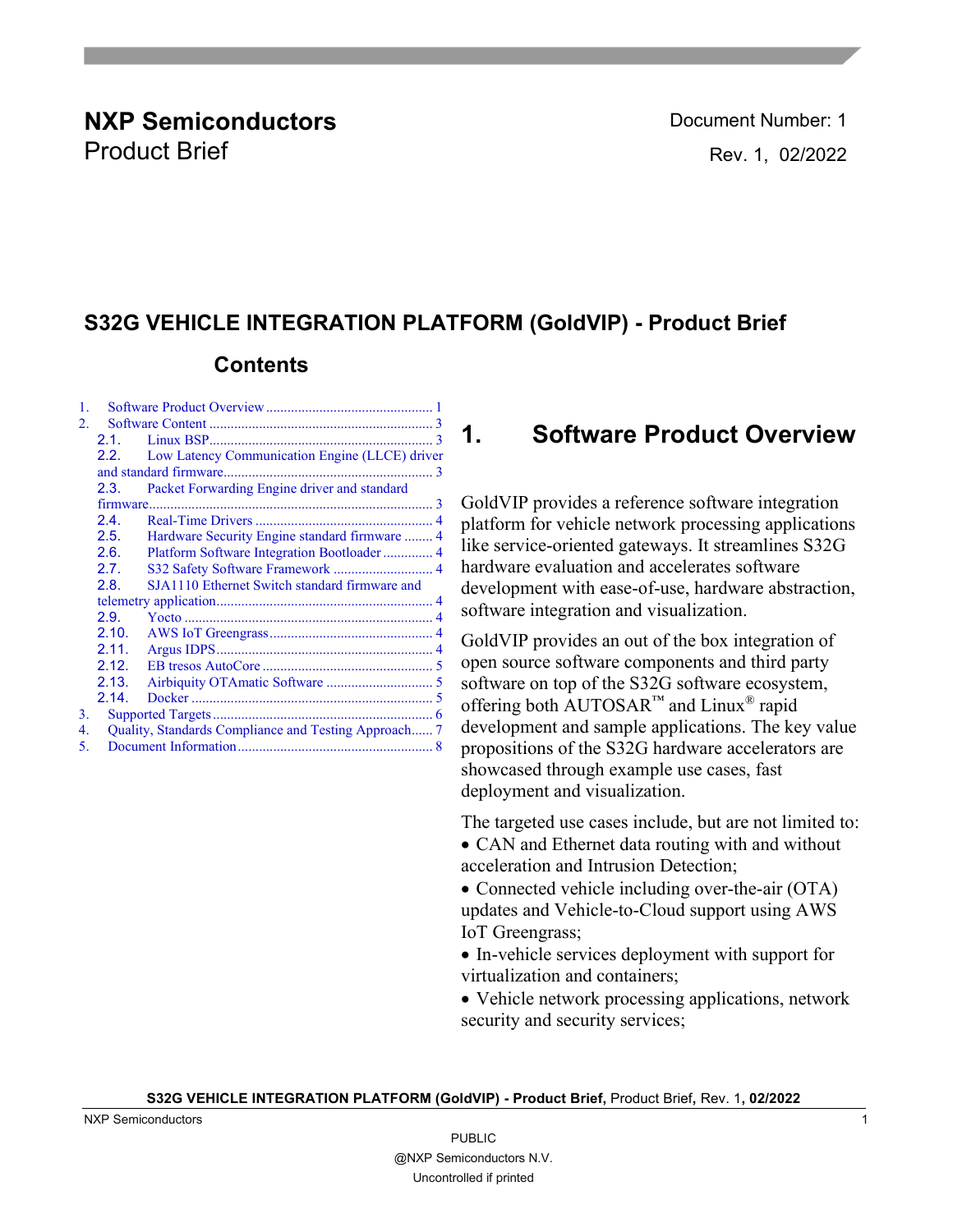

Figure 1**. S32G VEHICLE INTEGRATION PLATFORM (GoldVIP) Block Diagram**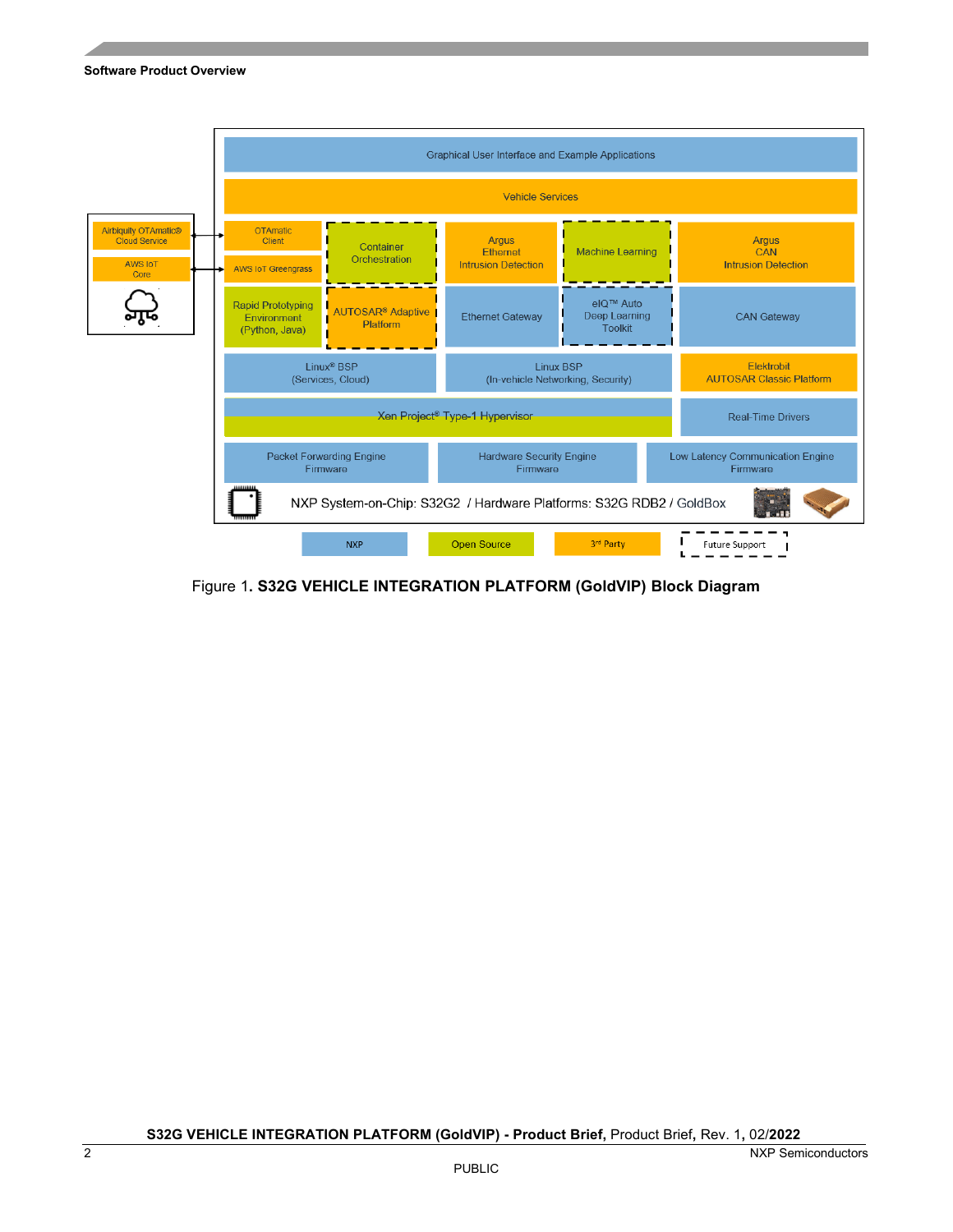## <span id="page-2-0"></span>**2. Software Content**

This section contains a description of the modules integrated in the GoldVIP deliverable:

- Linux BSP
- Low Latency Communication Engine (LLCE) driver and standard firmware
- Packet Forwarding Engine (PFE) driver and standard firmware
- Real-Time Drivers
- Hardware Security Engine standard firmware
- Platform Software Integration Bootloader
- S32 Safety Software Framework
- SJA1110 Ethernet Switch standard firmware and telemetry application
- Yocto
- AWS IoT Greengrass
- Argus IDPS
- EB tresos AutoCore
- Airbiquity OTAmatic<sup>®</sup> Software
- Docker

### <span id="page-2-1"></span>2.1. **Linux BSP**

NXP Automotive Linux BSP follows the general layout of a BSP, containing a bootloader (U-Boot), a hypervisor (Xen<sup>®</sup> Project), Arm<sup>®</sup> Trusted Firmware (ATF), the Linux kernel, a root file system, which can contain various libraries and middleware, and sample applications. The objective is to enable more hardware platforms, to build on top of the NXP Automotive Processing (AP) Linux BSP and add supplemental components such as drivers or applications.

#### <span id="page-2-2"></span>2.2. **Low Latency Communication Engine (LLCE) driver and standard firmware**

The Low Latency Communication Engine (LLCE) controls the traditional automotive communication interfaces such as CAN, LIN, and FlexRay™. The LLCE offloads the Host CPU from all interface level tasks, while maintaining performance and compatibility with the AUTOSAR standard. LLCE enablement consist of binary images for the code running on each of the LLCE cores. The firmware services are integrated into the AUTOSAR Communication stack via AUTOSAR MCAL drivers that are provided by NXP.

#### <span id="page-2-3"></span>2.3. **Packet Forwarding Engine driver and standard firmware**

The Packet Forwarding Engine (PFE) consists of three software components: PFE Firmware, Ethernet drivers, Configuration API – FCI (Fast Control Interface). The PFE is capable of offloading the computing intensive operations of Ethernet packet routing from the application cores, while providing a high degree of configuration through the FCI.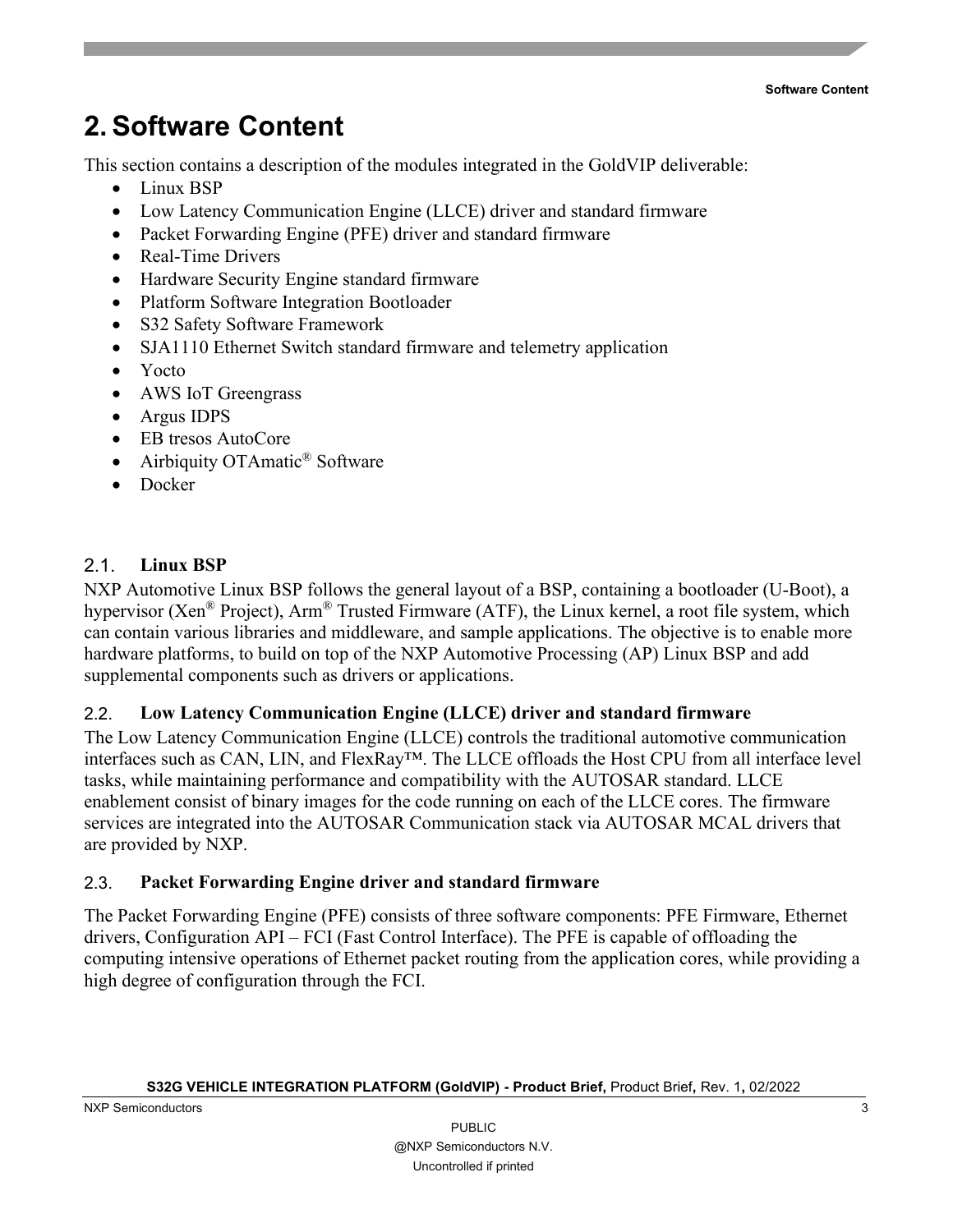#### <span id="page-3-0"></span>2.4. **Real-Time Drivers**

The Real-Time Drivers (RTD) is a set of AUTOSAR compliant device drivers responsible for hardware abstraction and enablement of the NXP devices. The Complex Device Drivers provided on top of the required AUTOSAR drivers create a rich ecosystem for developers and applications.

#### <span id="page-3-1"></span>2.5. **Hardware Security Engine standard firmware**

The Hardware Security Engine (HSE) is an NXP dedicated security core that runs secure firmware. The HSE enables offloading of the most common security algorithms from the CPU to the dedicated hardware, key storage, secure boot, while serving as a secure enclave. The HSE Security (standard) Firmware is delivered in executable form, encrypted and signed by NXP.

#### <span id="page-3-2"></span>2.6. **Platform Software Integration Bootloader**

The Platform Software Integration Bootloader prepares the system to be able to execute code by loading application images from Non-Volatile Memory to RAM. The bootloader prepares the system partitioning for the applications, ensures data integrity using the HSE and performs a safety check on the system using the SAF.

#### <span id="page-3-3"></span>2.7. **S32 Safety Software Framework**

The S32 Safety Software Framework (SAF) is a software product containing software components for establishing the safety foundation for customer's safety applications compliant with ISO 26262 functional safety. It allows integration up to ASIL D automotive safety integrity level.

#### <span id="page-3-4"></span>2.8. **SJA1110 Ethernet Switch standard firmware and telemetry application**

The NXP SJA1110 is a family of four, pin-compatible and software-compatible automotive Ethernet Switch SoC offering a scalable solution for all automotive applications. All SJA1110 variants come with hardware-assisted security and safety capabilities, multi-gigabit SGMII interfaces and the latest AVB and TSN standards. In one of GoldVIP telemetry use cases, a telemetry application making use of AWS IoT Greengrass which was added on top of the standard SJA1110 firmware to allow statistics from the Ethernet Switch to be sent to the cloud.

#### <span id="page-3-5"></span>2.9. **Yocto**

The Yocto component is responsible for providing a way of building all GoldVIP components and tools necessary to create the binary images that run on the target NXP hardware. It gives developers and clients the flexibility to supplement the provided images with other tools, binaries and utilities that should be part of the final root file system on the target hardware.

#### <span id="page-3-6"></span>2.10. **AWS IoT Greengrass**

AWS IoT Greengrass is an Internet of Things (IoT) open source edge runtime and cloud service that helps you build, deploy, and manage device software.

#### <span id="page-3-7"></span>2.11. **Argus IDPS**

Argus Intrusion Detection Prevention System monitors and analyzes in-vehicle network communication in real time to detect cyber security attacks and suspicious network activity. Argus network protection uses various techniques, such as deep packet inspection and timing and context analysis, to provide accurate, detailed alerts of suspicious events in CAN and Ethernet networks.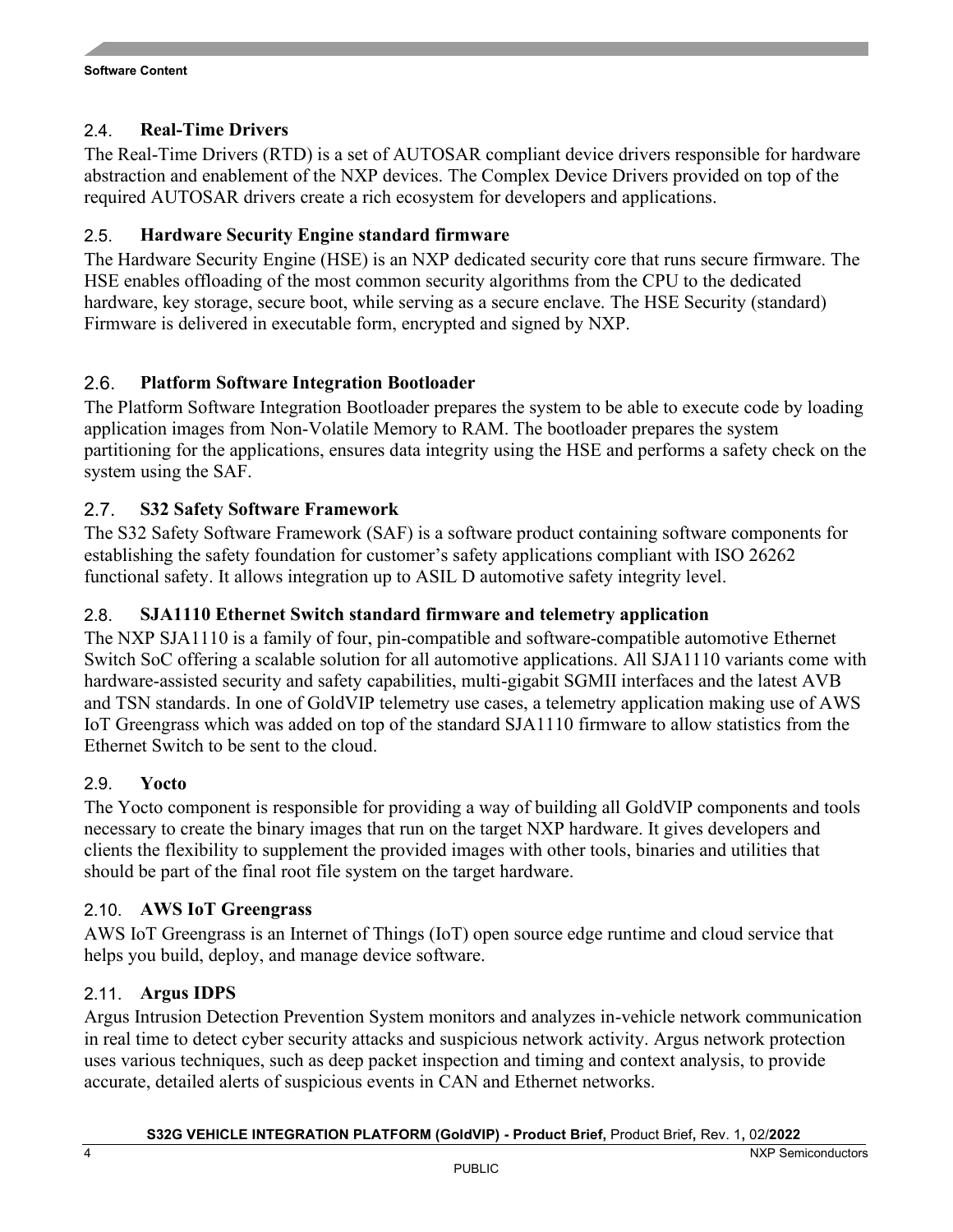#### <span id="page-4-0"></span>2.12. **EB tresos AutoCore**

EB tresos AutoCore is an industry-leading implementation of AUTOSAR-compliant basic software for automotive electronic control units (ECUs). This versatile solution is based on AUTOSAR 4.x. It provides a modular and extensible framework and is a perfect software base for developing innovative ECU software applications.

#### <span id="page-4-1"></span>2.13. **Airbiquity OTAmatic Software**

Airbiquity OTAmatic software is an automated and secure Over-The-Air (OTA) service delivery tailored for automotive applications. It consists of three main software components: OTAmatic Server, Client and Agent. These three components operate in a secure and safe manner ensuring A/B swap capabilities and data integrity.

#### <span id="page-4-2"></span>2.14. **Docker**

A docker image recipe is provided, containing demo scripts for ease of use and a Graphical User Interface (GUI) ready to be deployed on an Ubuntu® target. This ensures an Out-Of-The-Box-Experience for the user and provides a lot of insight into the S32G and its capabilities for developers.

**S32G VEHICLE INTEGRATION PLATFORM (GoldVIP) - Product Brief,** Product Brief**,** Rev. 1**,** 02/2022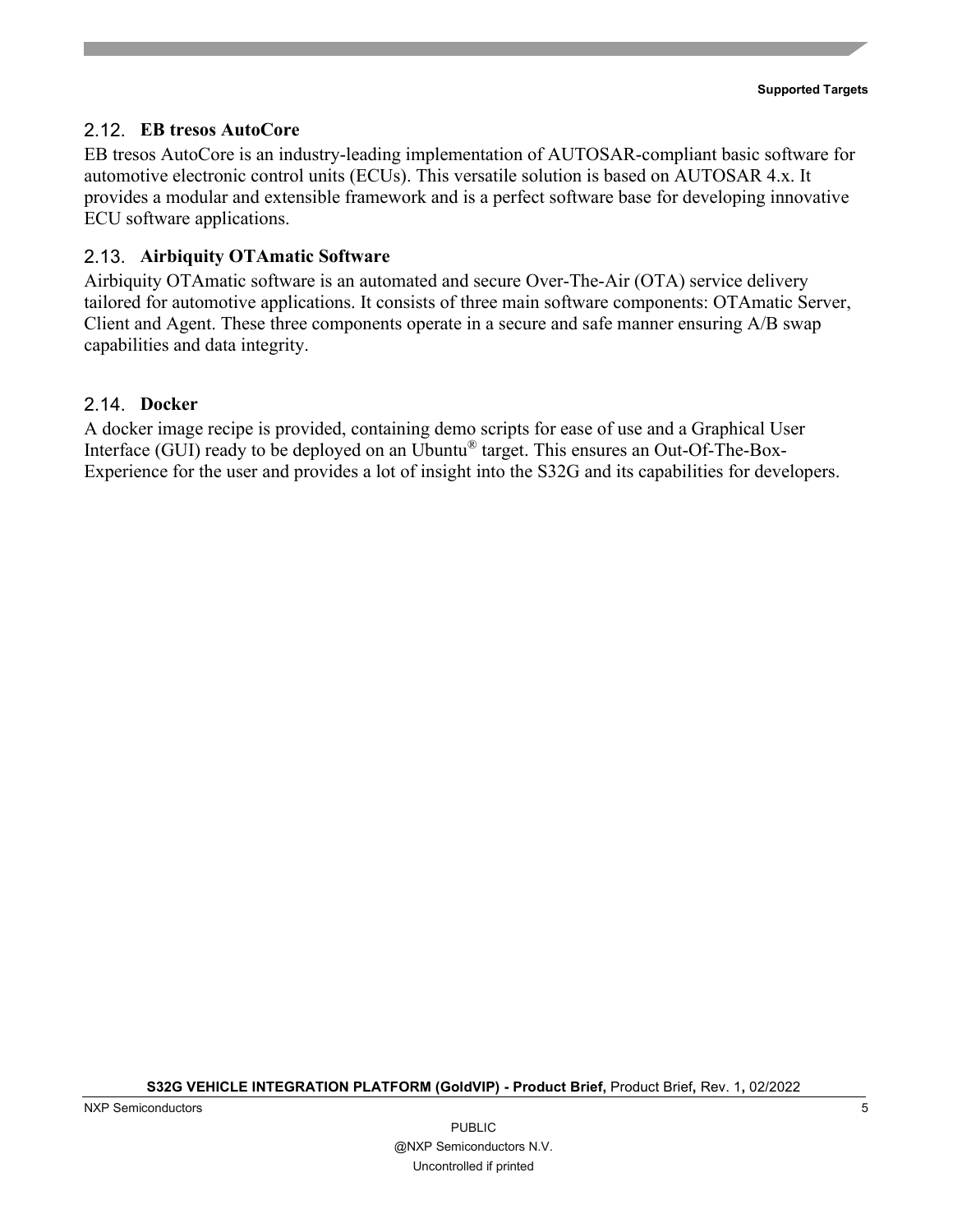## <span id="page-5-0"></span>**3. Supported Targets**

The software described in this document is intended to be used with the following NXP S32:

• S32G2

Hardware platforms supported:

- S32G Reference Design Board 2 (RDB2) (S32G-VNP-RDB2)
- S32G2 GoldBox (S32G-VNP-GLDBOX)

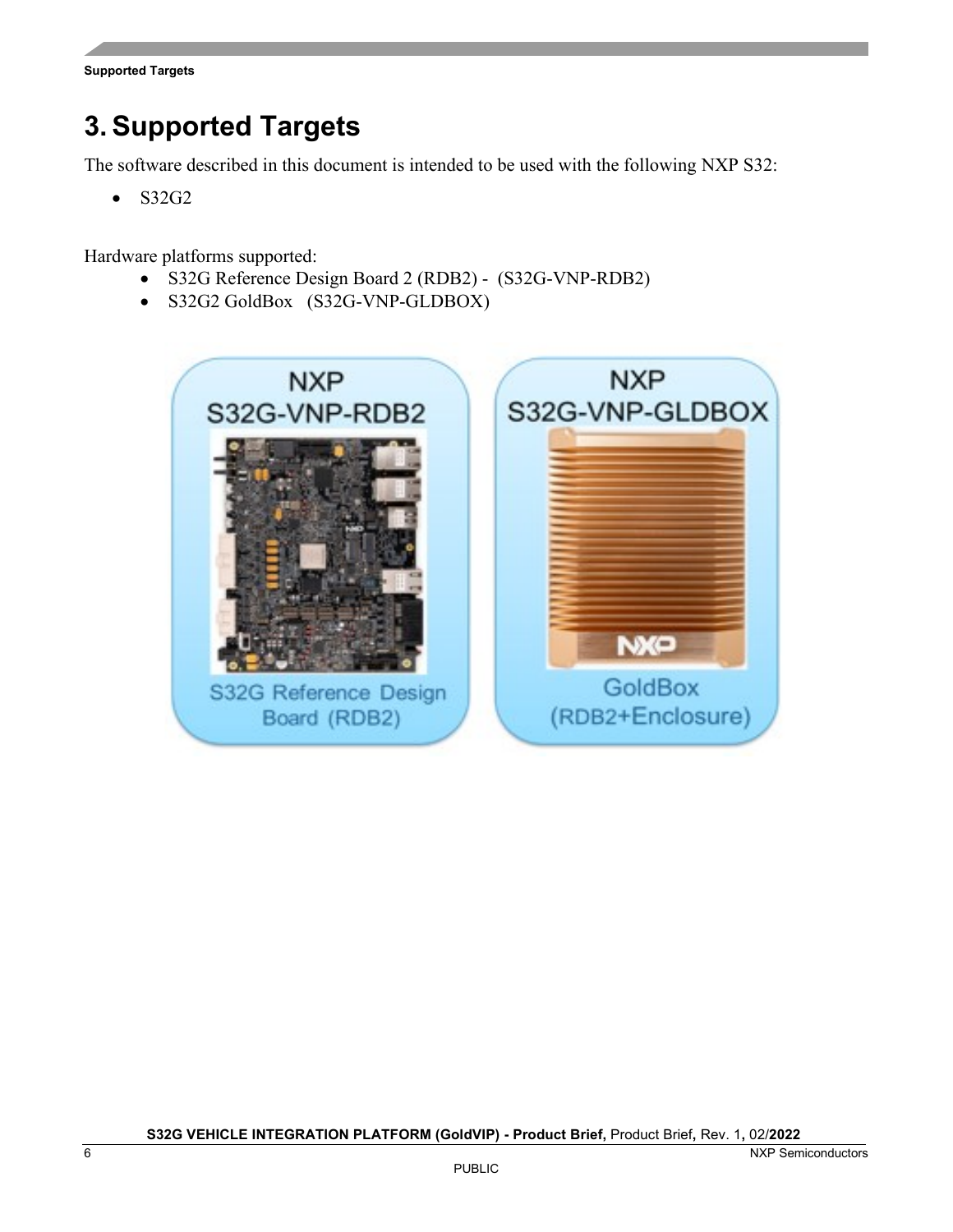**Quality, Standards Compliance and Testing Approach**

## <span id="page-6-0"></span>**4. Quality, Standards Compliance and Testing Approach**

The GoldVIP product is developed according to NXP Software Development Processes that are Automotive-SPICE (tailored for open source), IATF16949 and ISO 9001 compliant.

**S32G VEHICLE INTEGRATION PLATFORM (GoldVIP) - Product Brief,** Product Brief**,** Rev. 1**,** 02/2022

NXP Semiconductors 7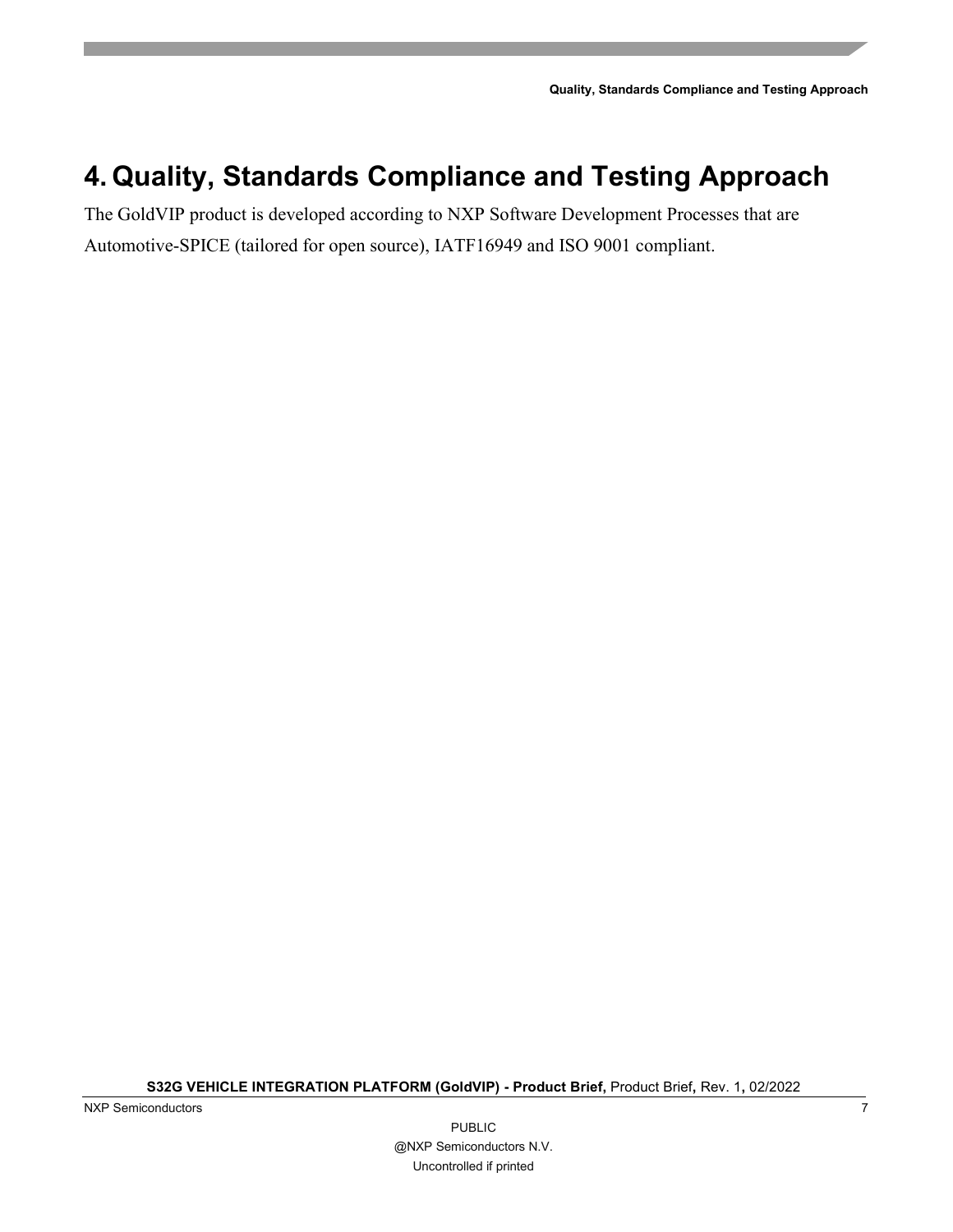# <span id="page-7-0"></span>**5. Document Information**

|                        | Table 1. | <b>Sample revision history</b> |                            |
|------------------------|----------|--------------------------------|----------------------------|
| <b>Revision number</b> |          | Date                           | <b>Substantive changes</b> |
|                        |          | 02/2022                        | Initial release            |

**S32G VEHICLE INTEGRATION PLATFORM (GoldVIP) - Product Brief,** Product Brief**,** Rev. 1**,** 02/**2022**